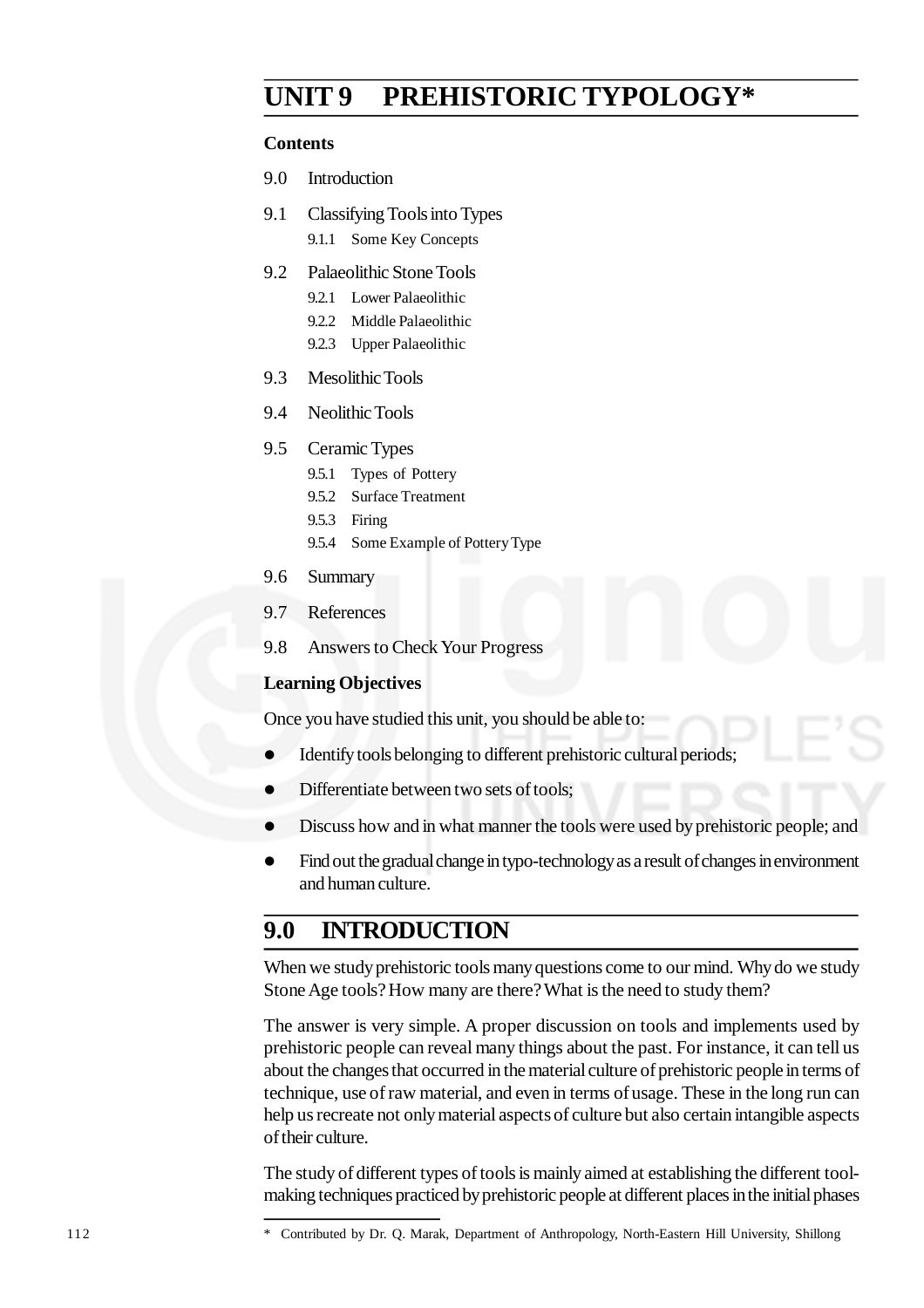of their cultural development. However, for the later periods a typological study helps to identify diffusion, contact and migration of different traditions of the past cultures. As such, certain very clear-cut structural or morphological definitions have been made to classify the various kinds of tools coming from all ages. It does not in any way mean that the tools found from all over the world have to confirm to any of these defined typologies. This is mainly because prehistoric people worked according to their own plans and necessities without having anything to do with our present attempt of defining some common kinds. As a result within a typology many stylistic variations are noted and, as a rule, they are described on the basis of specific characteristics. For instance, the word handaxe stands for a defined typology. But if one finds a handaxe with some peculiarity which one wants to describe, one can always record it as triangular handaxe, or peariform, or such other types (Bhattacharya, 1972).

One important point to be kept in mind as we discuss tool classifications is that they are related to the various stone tool making technologies such as percussion, pressure flaking, and grinding. Therefore the discussion of these stone artifacts cannot be done in isolation and they have to be studied together with tool technology.

.....................................................................................................................

.....................................................................................................................

.....................................................................................................................

.....................................................................................................................

#### **Check Your Progress**

1) What are the two kinds of specimens archaeologists usually excavate?

.....................................................................................................................

# **9.1 CLASSIFYING TOOLS INTO TYPES**

Before we discuss the different common typologies of artifacts, it is important to briefly understand what classification means. Archaeologists usually excavate two kinds of specimens: artifacts and ecofacts. Artifacts are the material remains of cultural activities such as stone tools, weapons, ornaments, house remains etc. As a general rule, archaeologists identify ecofacts, whereas artifacts are usually classified.

Archaeology's basic unit of classification is a *type*. Artifact type is an abstract form, created to facilitate analysis. The most basic type is however the *morphological type*, coined by Julian Steward in 1954. This is also called the *descriptive type* designed to reflect overall appearance of an artifact. Length, width, weight, material, colour, and volume are some attributes designed to define such a type. The primary function of this type is descriptive in nature, to convey the appearance of artifacts or set of artifacts. When considering morphological criteria within these groups, several attributes have to be taken into consideration, such as, weight, sharpness, length, width, thickness, pattern of flaking etc.

## **9.1.1 Some Key Concepts**

Before we classify the artifacts of the Stone Age, some key concepts need to be defined and elaborated.

i) **Artifacts**: Artifacts refer to humanly manufactured or modified objects. These are objects that are deliberately shaped by humans and thus it includes a variety of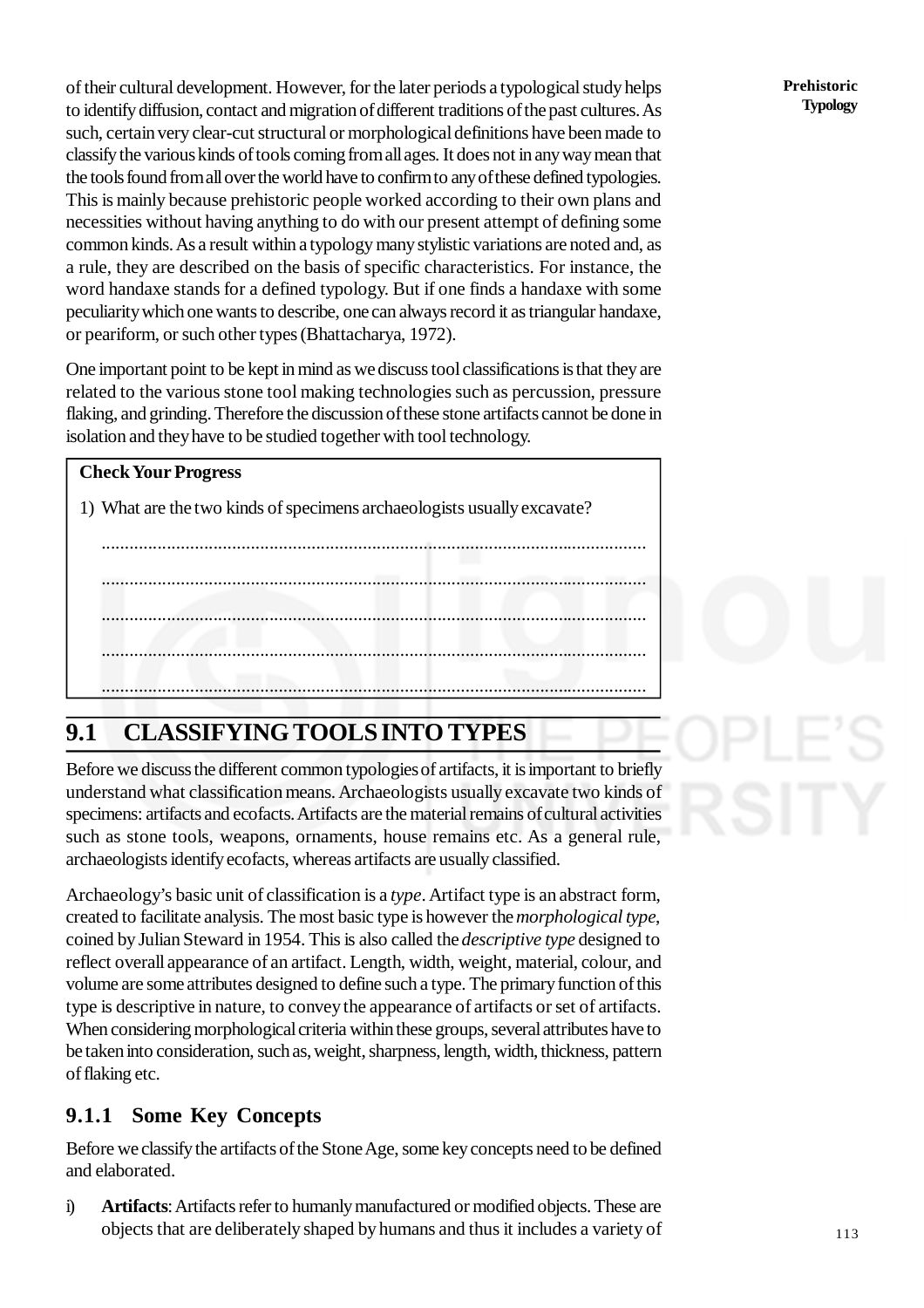implements made from different raw materials such as wood, bone, shell, stone, metal as well as clay.

- ii) **Assemblage**: This refers to a set of artifacts, not necessarily of the same type, recovered from a specific archaeological context. Distinct groups of artifacts from different assemblages can be categorized as an industry. Distinctive assemblages or industries which recur in different contexts are often taken to be indicators of a specific culture.
- iii) **Industry**: When several artifacts are found of the same age at a site they constitute an assemblage. When such assemblages recur at several sites, they are called industry. They at times are characterized by a particular technology, technological style or morphology and are drawn from different but contextually related assemblages.
- iv) **Tradition**: This term is used to describe a set of industries that are technologically or aesthetically similar enough to imply underlying cultural or historical connection. It is used to describe a set of industries across time, so that, in effect, a tradition forms the genealogy of a given industry (Shaw & Jameson, 2002).

#### **Check Your Progress**

2) What do you understand by an assemblage while studying artifacts?

.....................................................................................................................

.....................................................................................................................

.....................................................................................................................

.....................................................................................................................

.....................................................................................................................

# **9.2 PALAEOLITHIC STONE TOOLS**

The Stone Age existed at a time in human prehistory when the Pleistocene and early Holocene geological epochs took place. Thus this is a cultural period which encompasses a time span over millions of years and which witnessed changes in tool technology. Referring to a time when stone tools were in use, this period can be grouped into three major groups – Palaeolithic, Mesolithic and Neolithic. Depending on typo-technology of tools used, economic activities, and other cultural features, the Palaeolithic can again be divided into Lower Palaeolithic, Middle Palaeolithic and Upper Palaeolithic.

## **9.2.1 Lower Palaeolithic**

Some of the important lower Palaeolithic tools include the following:

A) **Pebble Tools**: The term literally refers to all tools made on pebble. In usual practice, it applies to a variety of choppers, scrapers and handaxes, where working edge is made by block-on-block technique (See Figure 1). These tools are big and massive and characteristic of lower Palaeolithic culture of South East Asia (such as Burma), North West India (such as Sohan) and East Africa.

Two types of pebble tools are normally seen: Chopper and Chopping

- i) Choppers are unifacially flaked large massive tools.
- ii) Choppings are similar to the choppers except that they are bifacially flaked.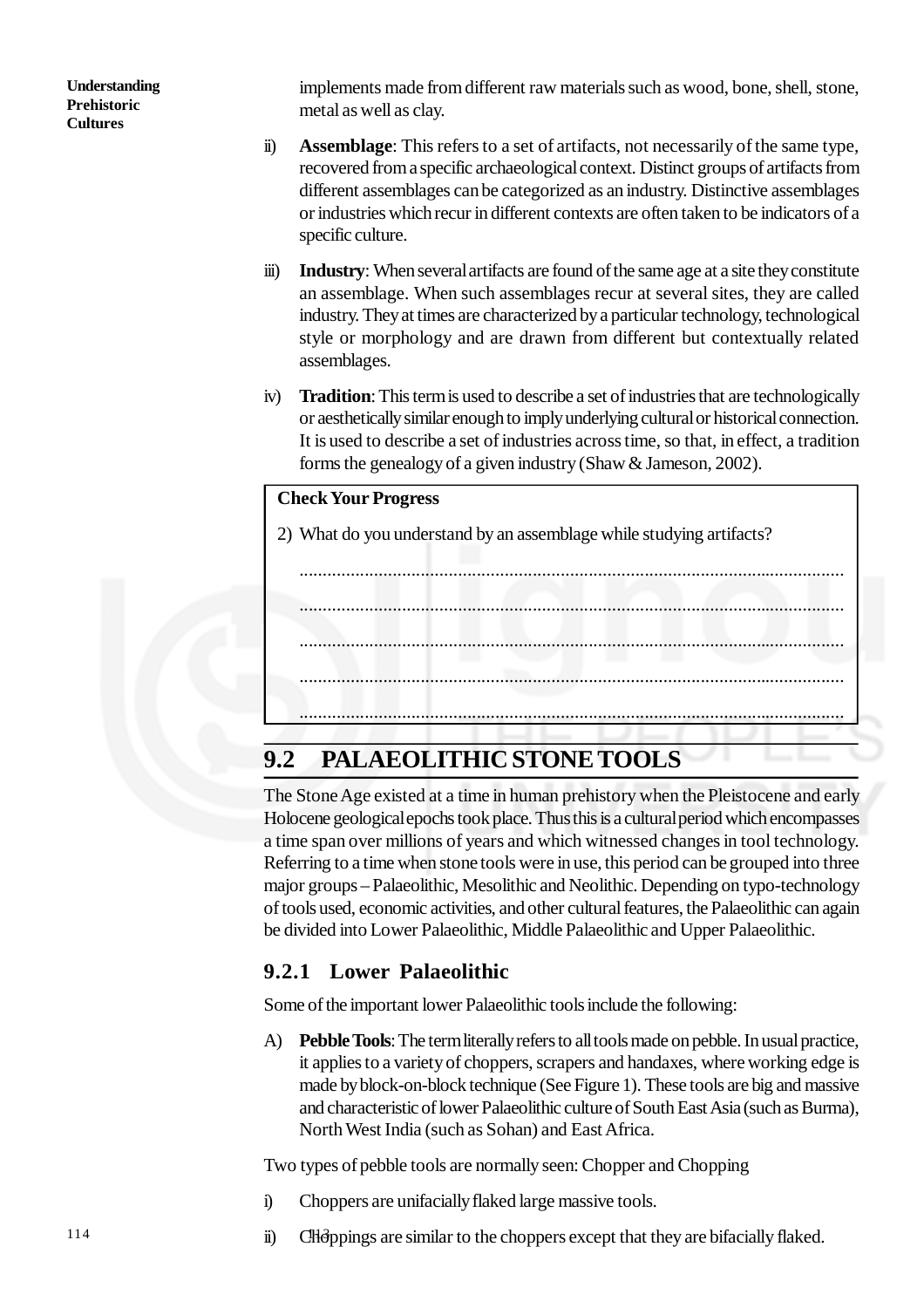The term *Chopper-Chopping* was suggested by H. L. Movius in 1944 when he analysed Palaeolithic tools from India. These tools are used for chopping, scraping and clearing purposes.

B) **Biface/Handaxe**: These are bifacially flaked core tools, with thick and heavy butt end and thin tapering pointed working end (Figure 1). They are also called *bifaces* and *coup-de-pong*. Boucher de Perthes, a French prehistorian was the first to find handaxes, following which they were discovered in Europe, Africa, Asia and most particularly in India.

In terms of its use, the pointed end was probably used for digging, while the sides were used for cutting or splitting. Because of their multifarious functions, they are also called *multi-purpose tools*.

On the basis of methods of manufacture, handaxes are placed under three traditions: Chellian, Abbevillian and Acheulian based on the evidence found in France. These traditions are indicative of their development through various stages:

- i) **Chellian-Abbevillian Handaxe**: These are tools crude in nature and flaked from the upper and lower surfaces. These handaxes are irregular in outline with zig-zag working end. The name is given after type sites, Chelles, located on the junction of rivers Seine and Marne in France; and Abbeville, on Somme River in France. The technique of manufacture was likely block-on-block or stone hammer technique.
- ii) **Acheulian Handaxe**: In St Acheul in Somme valley, France, Boucher-de-Perthes discovered very symmetrical handaxes in 1836. Regular in outline, beautiful to look at, these were worked by removing thin flakes from both surfaces. In crosssection, they were biconvex. They could have been produced by a light cylindrical hammer made of wood, bone or stone.

Some types of Acheulian handaxe include the following:

- a) **Peariform**: As the name suggests this is a specific kind of handaxe and resembles the shape of a pear and not just any kind of handaxe which may have a pear-like shape. It is a short heavy handaxe with rather a rounded off point at the working end.
- b) **Ovate**: This is an advanced variety of handaxe which is oval in shape. The tool though biconvex in profile is rather thin and symmetrical. The working end and the lateral borders continue in the form of a ridge across the butt-end.
- c) **Cordiform**: This handaxe is so named because of its similarity with the shape of the heart. The butt-end is well-rounded and curves gently into the sides to meet at the working end.
- d) **Lanceolate**: This type of handaxe has fairly long tapering or sloping sides ending in a pointed end, just like a lance head. The surface is found rather flattish as a result of probable well-planned controlled flaking. The width of the tool is always shorter than the length.
- iii) **Micoquian Handaxe**: These are small triangular handaxes, with thin elongated working ends. The thick and heavy butt end often preserves the original surface. However unlike Abbevillian it is finely retouched with extensive secondary flaking. They were first noticed in a French site, La Micoque and follow the Acheulian types stratigraphically. They are not as symmetrical as the Acheulian handaxes.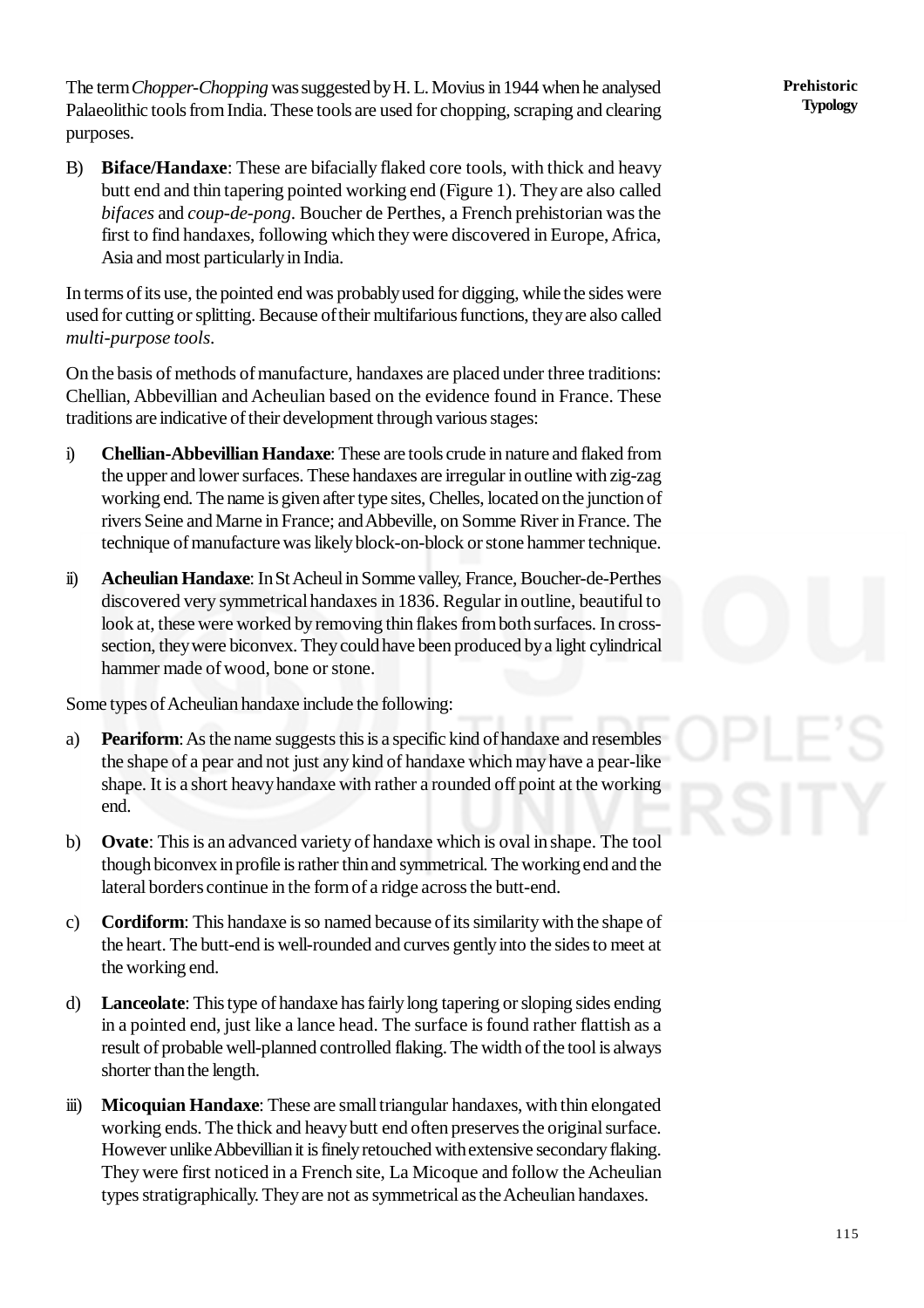

**Fig. 1: Lower Palaeolithic Tools**

**Source:** <http://historyhelpmate.blogspot.com/2017/11/palaeolithic-cultures-of-india.html>

#### **Check Your Progress**

3) What are the three types of Lower Palaeolithic tools along with their variations?

..................................................................................................................... ..................................................................................................................... ..................................................................................................................... .....................................................................................................................

C) **Cleaver**: Next to handaxe, cleaver is an important and regularly occurring lower Palaeolithic tool. This is a cutting or cleaving tool with a broad cutting edge and a prototype of the present iron axe. Though occurring in association with handaxe, it is later in antiquity than the handaxe. They were first found in association with middle Acheulian handaxes and recovered from Bed III at Olduvai Gorge, East Africa.

On the basis of (a) shape of the butt, (b) shape of the edge, (c) nature of cross-section, cleavers can be sub-divided into:

- i) Cleaver with square/round/'U' butt and straight edge, and generally square or rectangular in shape,
- ii) Cleaver with pointed butt and straight edge, roughly triangular in shape or 'V' like,
- iii) Cleaver with broad or narrow butt and flaring sides with straight, concave or convex edge, and
- iv) Cleaver with parallelogram shaped cross-section.

#### **9.2.2 Middle Palaeolithic**

Contrastingly the massive tools of the Lower Palaeolithic are replaced by much smaller tools in the Middle Palaeolithic. The earlier usage of the core to make tools is now replaced by the extensive use of smaller flakes. Thus new tool techniques such as Mousterian and Levalloisean made their appearance in this period.

A) **Scrapers**: These are usually smaller tools made on medium-sized flakes. A scraper is a tool essentially manipulated by fingers. This necessarily makes the scraper a thin tool usually made on medium sized triangular or fan-shaped flake in which the longest side is slightly convex. The convex edge of the flake is found thinned out by knocking off larger primary flakes from the surface and then subjecting it to uniform and controlled secondary retouching along the entire border. The undersurface of the tool is seen seldom touched, as it maintains the single flake scar of detachment (Bhattacharya, 1972).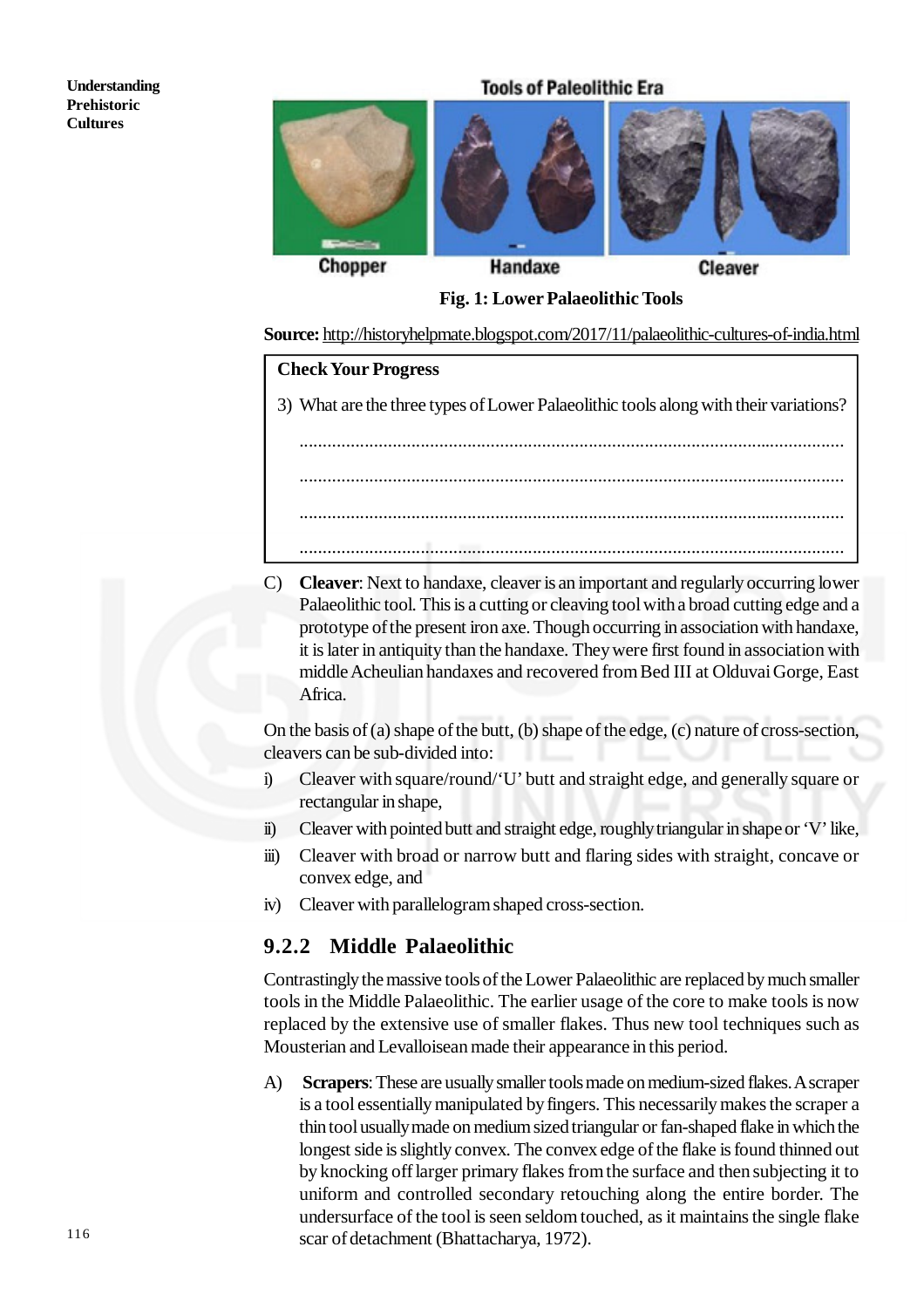These tools are used for scraping barks of trees, dressing of the wooden or bamboo shafts and skins of animals.

There are many varieties of scrapers that have been identified. These are mainly on the basis of (a) shape, (b) position, and (c) nature of the edge for scraping:

- i) **Side scraper:** In this type, one or both of the longer sides from the upper or underside or sometimes from both surfaces, retouch is done. They are thus called single sided or double sided scrapers respectively.
- ii) **End scraper**: The scraping edge in this type is confined to the shorter side which is steeply retouched. Usually the scraping end is located on the distal or proximal end of the flake in respect to the location of bulb of percussion.
- iii) **Round scraper**: In this type the working end is along the periphery, all round the flake.
- iv) **Concave or hollow scraper**: In this tool type the scraping edge is intentionally made concave by flaking or by taking advantage of the natural concavity. The tool is retouched from the upper or undersurfaces.
- v) **Convex scraper**: Regardless of the shape of the nodule or flake the working edge in this type of tool is convex or arched and obliquely retouched from above or undersurface.
- vi) **Concavo-convex scraper**: In this type the working edges are concave and convex respectively.
- vii) **Side-cum-end scraper**: Here one or two of the longer sides and ends bear retouch and hence they are called so.



**Fig. 2: Middle Palaeolithic Tools**

**{**Levallois core (1), different types of scrapers (2–8 and 11), Levallois points and flakes (9, 10, 12 and 13). All the tools are made on local light grey chert, except for 3, which is of very dark green quartzite (1:2)}

**Source:** <https://www.researchgate.net/figure/Middle-Palaeolithic-tools-Levallois-core->1-different-types-of-scrapers-2-8-and-11\_fig3\_259531793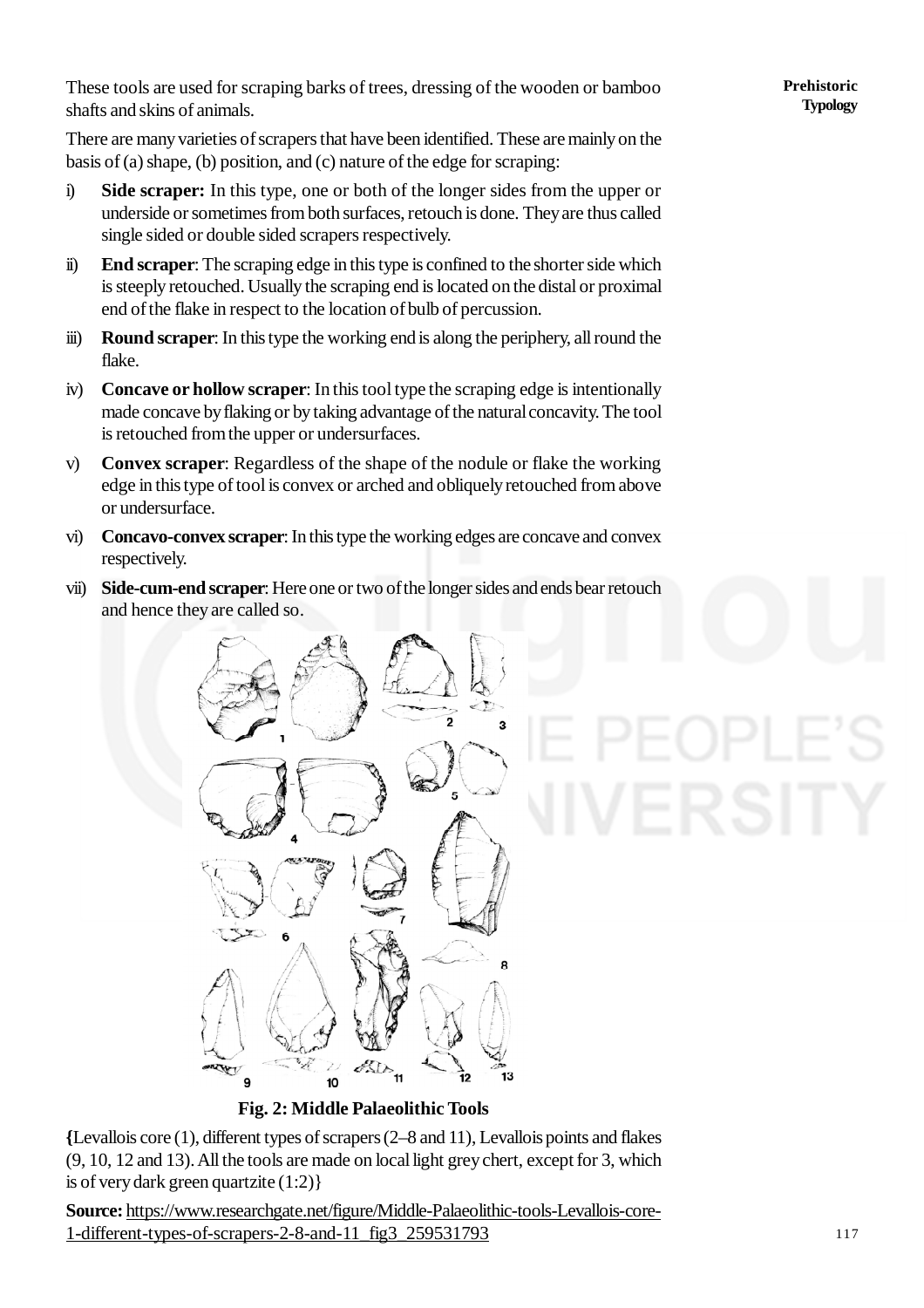- B) **Points**: Points are almost of the same size as the scrapers i.e., made on medium sized flakes. Unlike scrapers where a general slope is formed from the back border to the scraping border by flaking, there appears a slope of similar kind obtained for two opposite borders. Thus the central region is a little elevated than any of the borders. These two borders converge in the anterior part to give rise to a point. This is further enhanced by secondary retouching near the pointed end. Some special types of points may be grouped as follows:
	- i) **Single shouldered point**: These are tools where a single corner towards the base is removed by a single blow.
	- ii) **Double shouldered point**: Here both corners towards the base appear to have been removed. These are also referred to as tanged points.

## **9.2.3 Upper Palaeolithic**

The Upper Palaeolithic period is characterized by the blade and burin industries. The authors of these industries were fully modern men comparable to the *Homo sapiens sapiens*. Besides blade and burin industries, they made tools on bones, antler, and ivory. They lived in caves or rock shelter as shown by paintings on the walls and carvings on rocks. Their culture is found not only in Europe, Africa and West Asia but also in India. Some of the tools of this period include the following:

- A) **Knife Blades/ Blades:** Blades are thin, long, parallel sided flakes which may be retouched or unretouched. In some specialized varieties this retouching occurs in the form of backing or blunting of a border and these are called backed knives.
- B) **Borer or Awl**: These consist of artifacts usually made on flat flakes but sometimes on convenient nodules. It has a thick projecting point specially obtained by etching out two notches on the two sides of the projection.
- C) **Burin or Gravers**: This tool was specifically used for engraving on soft stone or bone as well as on the walls of rock shelters and caves. A typical burin is a blade with margins sliced obliquely at one end so that they meet to form a narrow chisel edge.
- D) **Bone Tools**: Tools made on bone, antler, ivory, horn etc. first appeared in the upper Palaeolithic times in the European sites. There are varieties of bone tools. Some of the commonly occurring ones include the following:
	- i) **Baton-de-commandement**: In its simplest form it consists of a portion of antler with one or more holes pierced through it.
	- ii) **Fish Hooks**: The simplest type of fish hook consists of a thin needle with a hole through it though not at the centre. Fish hooks were found during Magdelenian times.
	- iii) **Harpoons**: This constitute an important family of bone tools and show an evolutionary series such as (a) harpoons without barbs; (b) harpoons with one barb; (c) harpoons with single row of barbs; and (d) harpoons with double row of barbs.
	- iv) **Needles**: These were probably made by grinding a small fragment of bone in a groove in a piece of sandstone or some such hard surface.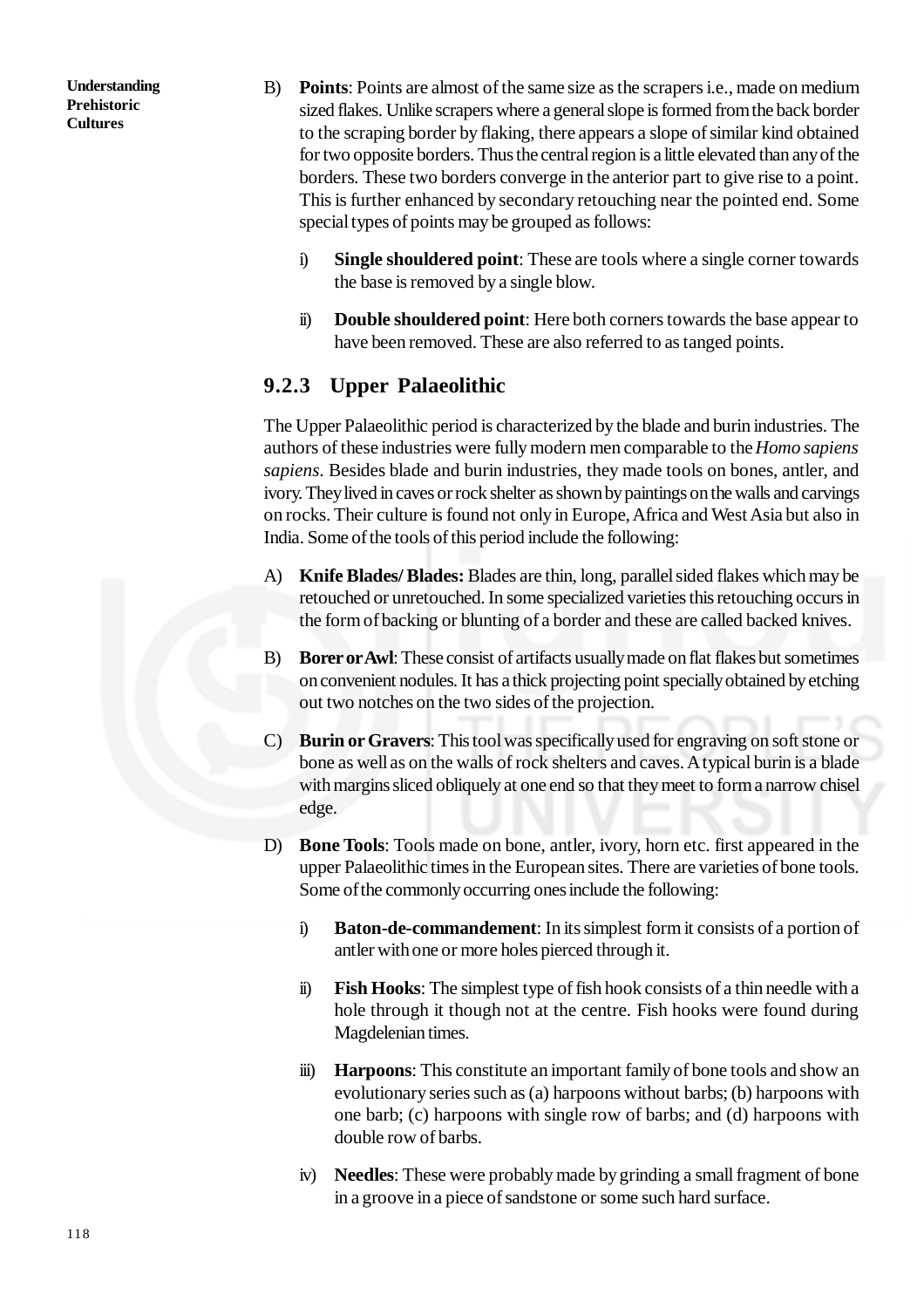- v) **Bone Lance points**: These are thin wands of bone pointed at one end. At the other end some workings are found in order to get the lance points hafted in the shafts.
- vi) **Spear Thrower**: This is made of a long flat piece of bone. At its one end there is a little projection on the upper side in the form of a hook. The other end is held in the hand in such a way that it points backwards over the shoulder of the operator and a projectile, usually a spear, to be thrown, can be rested upon it with its butt end.



**Fig. 3: Upper Palaeolithic Tools**

Examples of Upper Palaeolithic tool types (a) end-scraper on blade (b) burin (c) Umm el Tl el point (d) Emireh point (e) chamfered piece

**Source:** [https://www.researchgate.net/publication/316991124\\_The\\_Initial\\_Upper\\_Pala](https://www.researchgate.net/publication/316991124_The_Initial_Upper_Pala) eolithic\_in\_the\_Levant?\_sg=yCqYOgOF2n5BaPapGEQvWrzWabnYlPfiXNEDOT1ulQEM0qL MSDhROQmTEpGrbYuowrcdwV2clA

| <b>Check Your Progress</b>                                           |
|----------------------------------------------------------------------|
| 4) Which industries does the Upper Palaeolithic period characterize? |
|                                                                      |
|                                                                      |
|                                                                      |
|                                                                      |
|                                                                      |
|                                                                      |
|                                                                      |
|                                                                      |
|                                                                      |
|                                                                      |
|                                                                      |
|                                                                      |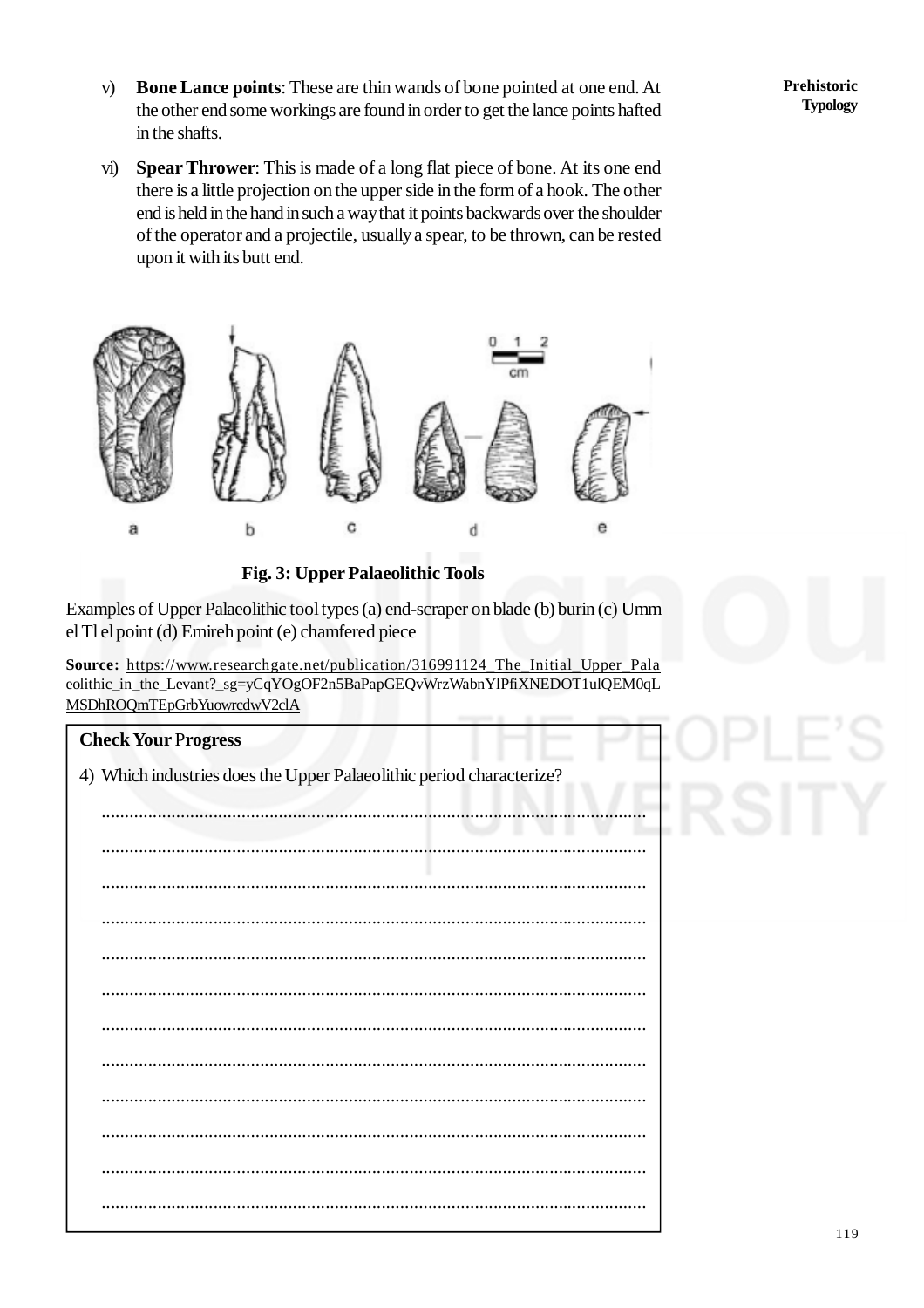## **9.3 MESOLITHIC TOOLS**

Mesolithic period is a transitional stage between Palaeolithic and Neolithic periods. It developed in the Holocene epoch. In this period the tools produced were tiny blades produced by the fluting and pressure flaking techniques. These extremely tiny tools are called microliths. This was probably needed since the focus was now on fast game hunting, and probably hafting was used widely. When viewed from this context, the tiny microliths possessed many advantages over the Palaeolithic tools. These were easier to make and took lesser time to manufacture. These economised the raw material and at the same time when hafted on a wooden shaft in a particular fashion they formed very effective tools and weapons. These are known as composite tools. Microliths as composite tools marks advancement in technology as compared to the Palaeolithic. Microliths usually comprise of the following:

#### A) **Geometric Microliths**

- i) *Lunates or crescents*: These are small microliths made on parallel sided blades resembling a half moon. They have a round back (or arc) and a straight opposite side (chord). The arc is thick and intentionally blunted by steep retouch to facilitate hafting in a handle, while the chord remains almost unretouched and sharp.
- ii) *Triangles*: These are made on broken blades, the sharp edge of which forms the base while the longitudinal sides are blunted. There are two varieties – nongeometric triangular form and a regular form with a longer cutting edge, such as scalene, equilateral and isosceles triangles.
- iii) *Trapezes*: They resemble geometric trapeze in which the shorter three sides are retouched steeply while the longest side remains as a sharp cutting edge. It may be taken as a transitional form to lunate. In a true trapeze the two parallel sides of the original blade remain unretouched while the non-parallel sides are retouched.
- iv) *Trapezoids*: These form a sub-type of trapeze in which no two parallel sides can be seen while the other longitudinal sides are retouched.
- v) *Transverse arrowheads*: In this type the length between the cutting edge and its posterior border is more than that between the lateral sides. It is usually an arrowhead having a transverse sharp edge instead of a pointed one.

#### B) **Non-geometric Microliths**

- i) *Backed blades*: These are parallel sided blades with one or both of their lateral sides retouched for cutting purposes.
- ii) *Obliquely blunted blades*: These are also called pen knife blades. These possess a steeply blunted side which curves to meet the thin, unretouched edge which acts as a working edge. Partial or complete blunting may be done on right or left side. The working edge could be concave or concavo-convex or straight.
- iii) *Truncated blades*: These are blades, the broken ends of which are trimmed either transversely or obliquely probably to produce a scraping end. The truncation is done at one or both ends. The working edge is transverse or straight.
- iv) *Tranchets*: These are flake tools the cutting edge of which is formed by the intersection of two or more flake scars from the two surfaces of the tool.
- v) *Hollow based points*: In these tools at least a part of one side of the point is steeply blunted while the base is intentionally hollowed by retouch. They include both symmetric and asymmetric types.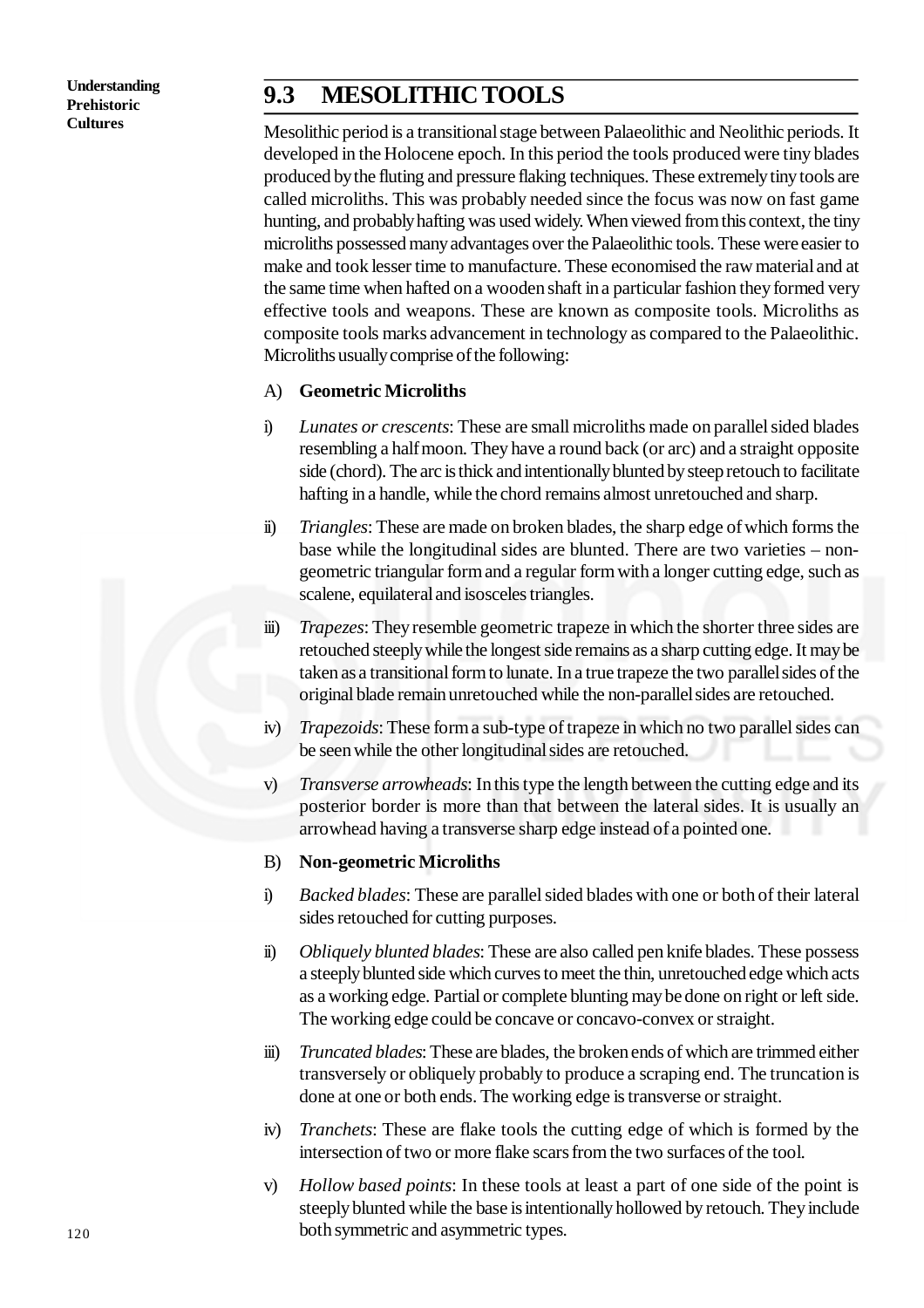

#### **Fig. 4: Microliths**

**Source:** <http://rogergrace.webmate.me/SARC/type/microliths.html>

| <b>Check Your Progress</b>                            |
|-------------------------------------------------------|
| 5) In which epoch did the Mesolithic culture develop? |
|                                                       |
|                                                       |
|                                                       |
|                                                       |
|                                                       |
|                                                       |

# **9.4 NEOLITHIC TOOLS**

Neolithic period marks a cultural revolution. From their role as foragers of nature, man became the controller of nature. The tools of this period were more durable and took longer time to finish. Besides stone tools, the people also introduced ceramics, which could be used for different purposes.

During this period prehistoric people made tools out of different types of igneous rocks by pecking, grinding and polishing in order to adapt to their environmental conditions although the use of earlier tools were still continued.. Surface of a wet sand stone was used as an abrasive. The tools thus made were more durable and one took longer time to make them. Thus mostly the Neolithic industry is referred to as pecked and ground stone tool industry.

- a) **Celts (a term used for both Adzes and Axes)**: Axes are mostly triangular in shape with a broad cutting edge with a butt which may be pointed, rounded, broad thick or broad thin. They constitute the most significant and major group in the pecked and ground stone industry. They vary in size from small to large specimens. Majority of them are medium sized. Small and large axes are quite rare. Working edge of the axe has got symmetrical beveled surfaces meeting at the sharp working edge. .
- b) **Adzes**: An adze is a tool for chipping or slicing away the surface of the wood. These are thin, triangular shaped tools usually made on flakes. They differ from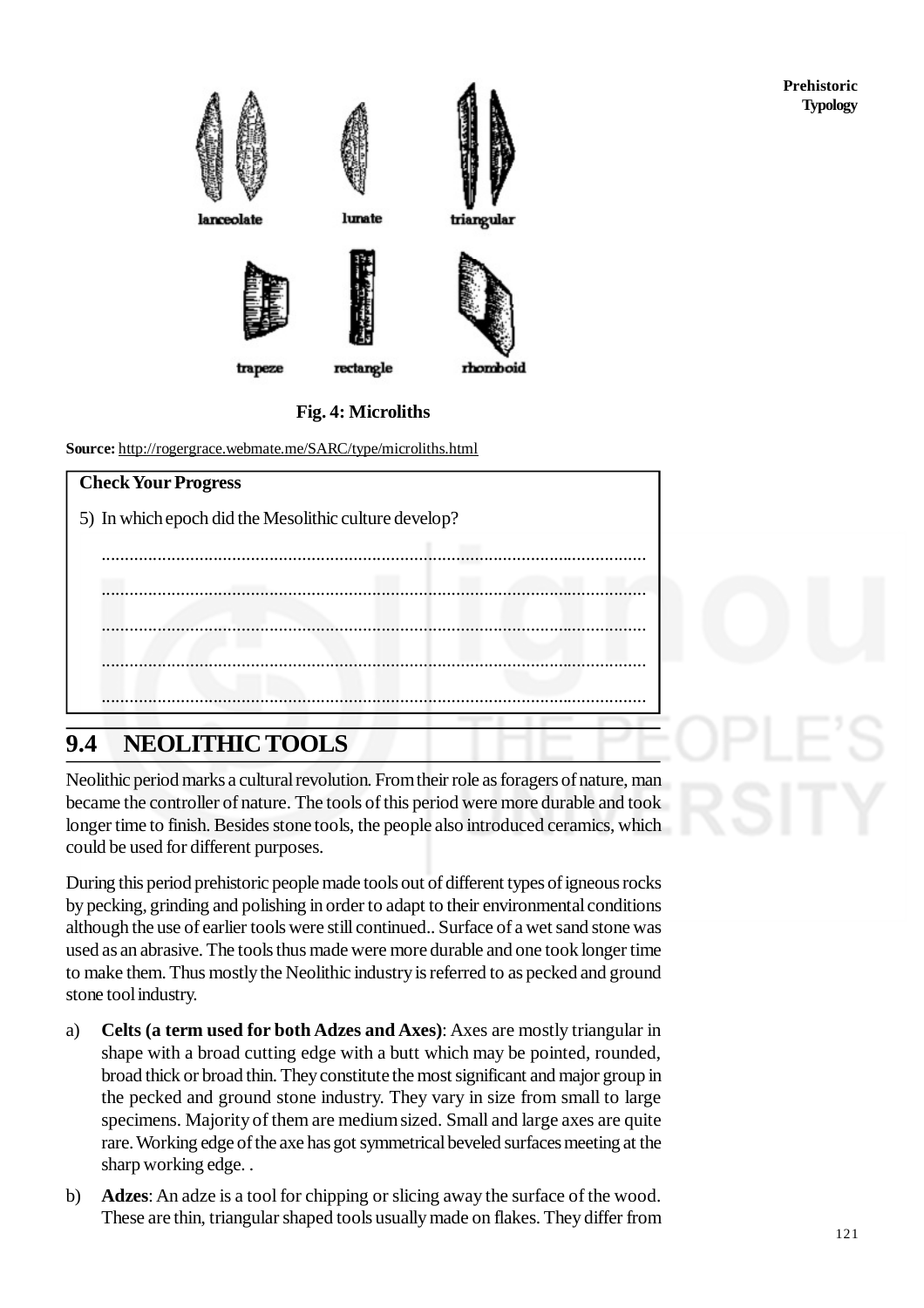axes in having one flat surface and the other slightly convex surface with a beveled, central edge. Adzes are hafted in such a way that the blade is at right angles to the handle. Usually the beveled edge is ground.

- c) **Chisels**: Chisels are narrow elongated cylindrical or rectangular celts with ground edges which may be straight or convex. They are actual prototypes of the metal chisels employed in carpentry. They might have been used for splitting purposes and for cutting as well.
- d) **Wedges**: These are small, roughly triangular/quadrilateral pieces with wedge shaped pointed ground edge and pecked surfaces. These were used for splitting wood and were probably made from broken axes.
- e) **Grinding** or **Rubbing stones**: These are domestic implements usually found in association with querns, serving the purpose of grinding and pounding of grains. They are made on small natural slabs in relation to the querns made on huge boulders. They may be oblong, rectangular, oval or circular in shape.
- f) **Saddle Querns** or **Mills stones**: They derive their name from their appearance to riding saddles. They were used for grinding and pounding grain and other cereals. They are rectangular, square and less frequently round in shape and made out of large granite boulders. Majority of them are long, broad and shallow in depth. Their surfaces were hollowed out by pecking.
- g) **Mace heads or ring stones**: These are thick massive circular stones with a welldrilled central hole. Their surfaces are sometimes pecked and ground. The central hole was pecked and drilled alternatively from both surfaces. The diameter of the hole narrows down from the surface to the centre, taking an hour glass shape. Their use as weights for digging sticks suggests they were agricultural implements.
- h) **Fabricators or hammer stones**: These are round or cylindrical in shape. These were put to use in the manufacture of blade tools and in making grinding and rubbing stones. Particularly the cylindrical ones with marks of battering at either end must have been used as punches for dressing axes and similar ground tools.



**Fig. 5: Neolithic Tools**

**Source:** [http://www.yourarticlelibrary.com/notes/history-notes/brief-notes-on-neolithic-stone](http://www.yourarticlelibrary.com/notes/history-notes/brief-notes-on-neolithic-stone-)age-life-culture-and-tools/41957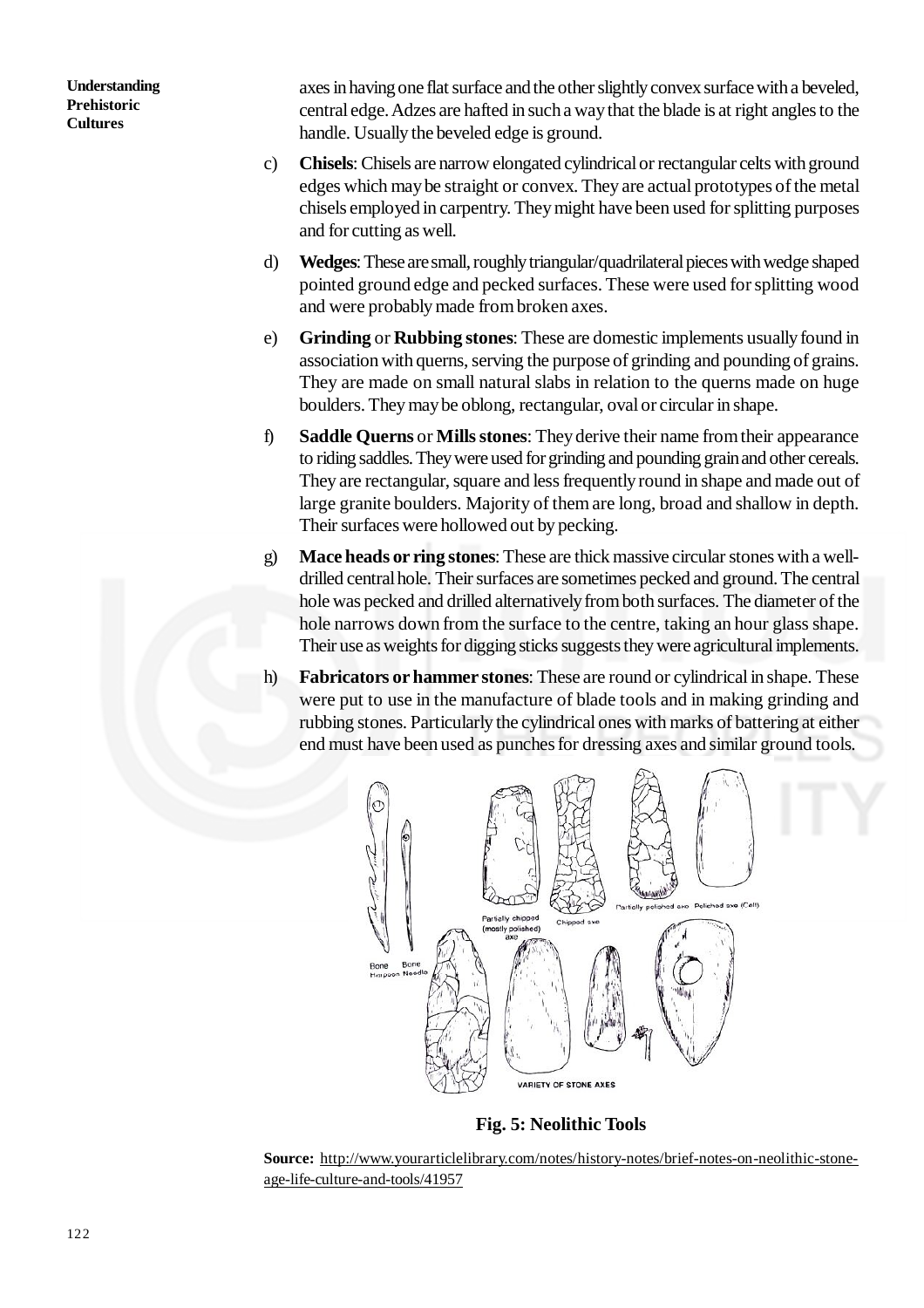**Check Your Progress** 6) What kind of rocks was used to make tools during the Neolithic Period? ..................................................................................................................... .....................................................................................................................

..................................................................................................................... ..................................................................................................................... .....................................................................................................................

# **9.5 CERAMIC TYPES**

Pottery or ceramic ware appears in the Neolithic period, even though there are reports of stray finds from the Mesolithic period too. However, it was only in the post-Neolithic period that pottery technology becomes much advanced and found in almost all regions of the world. This refers to the craft of making pots from clay.

The clay used in pot making was invariably selected with the utmost care; often it was traded over considerable distances. The consistency of the clay is important – it is pounded meticulously and mixed with water to make it entirely even in texture. By careful kneading, the potter removes the air bubbles and makes the clay as plastic as possible allowing it to be molded into shape as the pot is built up (Fagan, 2001).

## **9.5.1 Types of Pottery**

The basic classification that is made in pottery is handmade and wheel made pottery – the former used in Neolithic period, the latter used in a few sites of Neolithic, especially in the later part of Neolithic culture. Proliferation of wheel made pottery took place mostly in Chalcolithic period.

- a) **Coil building method** Here, flattened long coils of clay are placed in a concentric manner and then squeezed and smoothed together.
- b) **Mould method** The vessel is made from a lump of clay that is either pressed into a concave mold or placed over the top of a convex shape.
- c) **Potter's wheel method** –The vessel is formed from a lump of clay rotating on a platform turned by the potter's hands or feet.

## **9.5.2 Surface Treatment**

Following the initial manufacturing and shaping process, clay vessels would be put aside for a short time until they reach the *leather-hard stage*. At this point most of the water that had been mixed with the clay to make it plastic and workable would have evaporated and maximum drying shrinkage would have occurred. However a small amount of water of plasticity still remains allowing secondary manufacturing techniques, such as *burnishing* (polishing) or the use of *paddle* and *anvil*. It is at this point too that decorative as well as functional surface treatments would be carried out – *comb*, *cord*, *fingernail* and *bird bone impressions* as well as *incised decoration*.

## **9.5.3 Firing**

Firing produces irreversible change, and it is only after firing that the vessel becomes pottery. In the Neolithic period, firing was done using open fires or a pit-fire. In later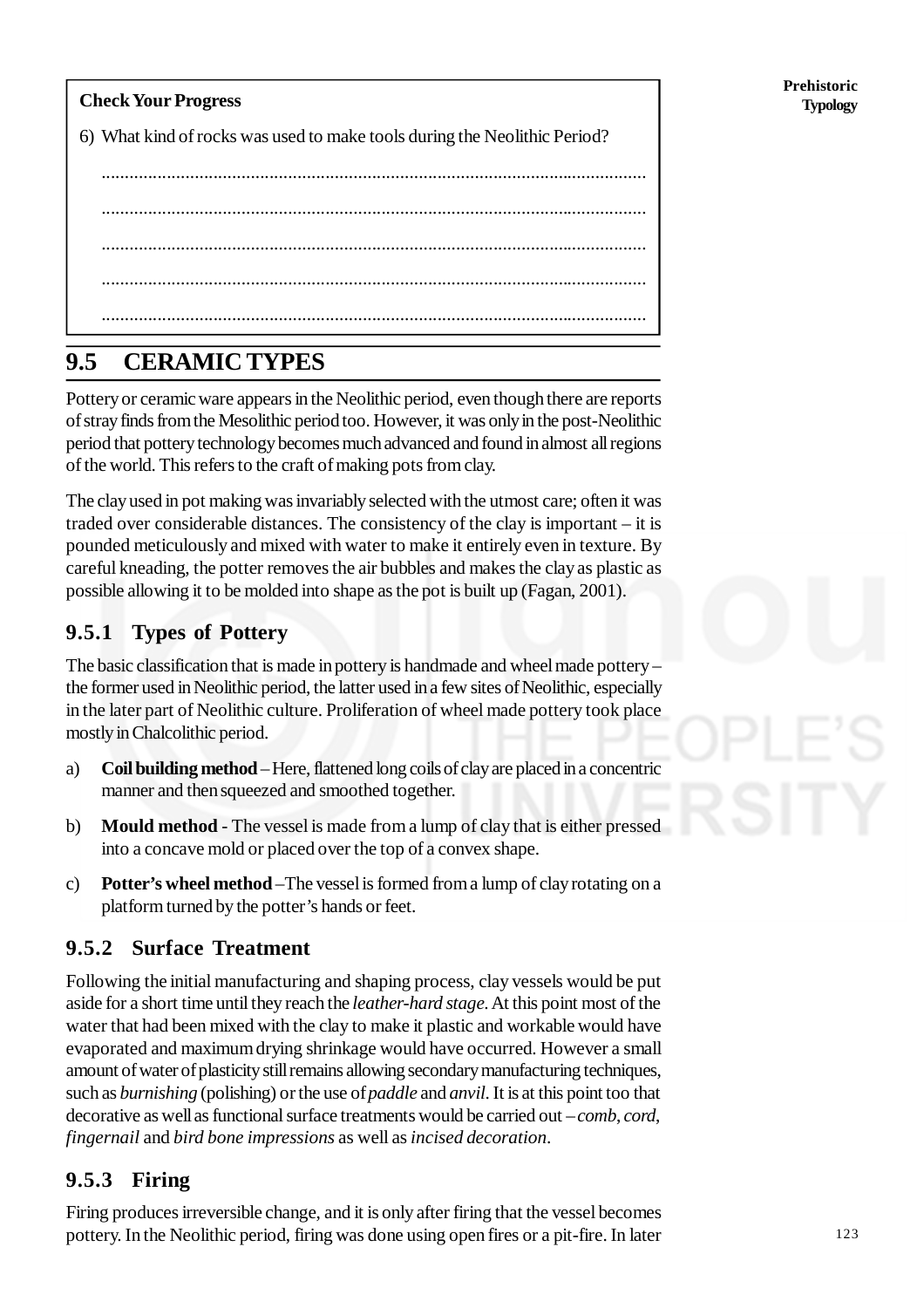periods, sophisticated kilns were prepared for firing pots that were mass produced, such as those found at Harappa.

## **9.5.4 Some Example of Pottery Type**

On the basis of the types of pottery, different cultures can be identified. In the following a few examples of well-known pottery type is given.

- a) **Malwa ware** This is a characteristic pottery type of Malwa Chalcolithic culture. This is a wheel made pottery with buff or cream slip and has painted patterns in dark brown or black colour. The designs are usually of triangles/lozenges, and animals/birds/plants/dancing human figures.
- b) **Painted Grey Ware (PGW)** PGW is a characteristic pottery of early Iron Age in India, the other being NBP. This is produced from well-levigated clay and on a fast wheel. A thin slip is applied on both surfaces and the vessels baked at 600° C under reducing conditions producing the smooth ashy surface. The vessels are painted with black pigment on both surfaces with geometric and naturalistic patterns.
- c) **Northern Black Polished ware (NBP)** This is made on a fast wheel from well-levigated clay, well-baked with a blackish-grey and occasionally reddish core, and is thin and sturdy. Its distinctive feature is its glossy surface with mirror effect. Normal surface colour is light to jet black or steel blue but occasionally tends to be silvery, golden, brown or chocolate. It is rarely decorated with painted designs in dark steel blue, grey, light and deep red, black and dark brown colours.

## **9.6 SUMMARY**

In the foregoing pages, we have seen how the Stone Age artifacts of the prehistoric period have been classified. This classification has been done keeping in mind the different kinds of tools that have been discovered from different parts of the world. This in no way means that the tools found in Europe or East Africa would be exact replicas of each other.

These objects made of stone and clay is called artifacts because they have been produced artificially by humans and not by nature. Their identification and later classification requires the necessary training, experience and objective and careful examination without which there is every likelihood of doubting their authenticity as man-made. These objects consist of a wide variety of tools and implements and weapons primarily produced from stone though other materials like wood, bone, antler, ivory, and shells were used. But stone being the most imperishable material survives time and hence prehistoric cultures are called Stone Age cultures.

These cultures show evolution in typo-technology and raw materials in time with the needs of people living in respective physical environments.

As we saw, in the beginning the stone tools were larger in size, crudely made by applying simpler techniques. In course of time the tools became relatively small sized and well made. The study of tool typology is related to technology as well. Both of these are in turn dependent upon the type of raw material available to a group of prehistoric people. Environment, both social and physical, plays a significant role in the type formation and usage of these artifacts.

The aim of study of prehistoric typology is to establish various tool making techniques adapted by prehistoric people at different places during early phases of their cultural development. The study of tool types is aimed at diagnosing diffusion, contact and